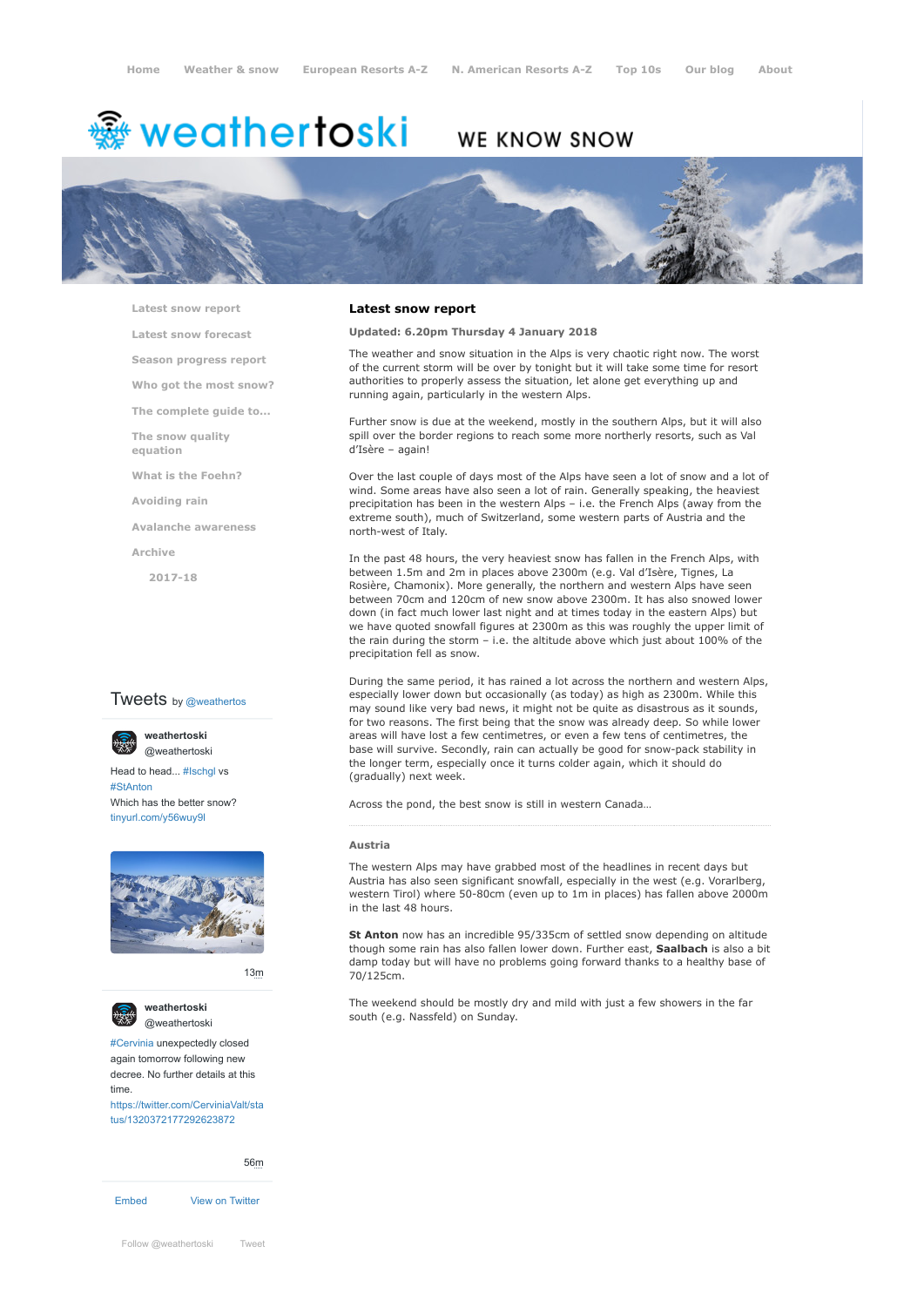

Tailor-made ski holidays and short breaks to some of the finest hotels in the Alps

020 3397 8450





# **Contact us...**

**Got a burning question about weather or snow conditions in the Alps?** [Contact us](https://www.weathertoski.co.uk/about-1/contact-us/) and we'll do our best to answer it...

E: [info@weathertoski.co.uk](mailto:fraser@weathertoski.co.uk)

T: +44 (0)20 3151 3154

[Website terms of use](https://www.weathertoski.co.uk/about-1/website-terms-of-use/)

[Privacy notice](https://www.weathertoski.co.uk/about-1/privacy-notice/)



Plenty of new snow in Austria too. This is the Ski Juwel region – 4 January 2018 – Photo: facebook.com/SkiJuwel

#### **France**

Most of the French Alps have seen incredible quantities of snow in the last few days, with as much as 2m in places above 2300m. But there has also been lots of rain low down, which means that snow quality will be a bit mixed once things settle down again tomorrow.

**Val Thorens** now has impressive base depths of 240/300cm, but don't even think of going off-piste for the time being. Lower down, **Megève** has 90/190cm depending on altitude but the snow is heavier here after today's heavy rain.

The forecast for the weekend is mixed with further snow in places, especially in the south but also spilling over the border further north at times (e.g. into **Val d'Isère**).



Lots of new snow in Serre Chevalier – 4 January 2018 – Photo: facebook.com/SerreChevalier

#### **Italy**

The recent snowfall has been a bit more hit and miss across the Italian Alps but some resorts have still seen big dumps. **La Thuile** (110/210cm) and **Cervinia** (100/220cm), for instance, both have masses of new snow and will be offering fantastic skiing once the weather settles down.

Further east, snow depths remain more modest in the Dolomites but there has also been some recent fresh snow and on-piste snow conditions remain good. **Selva** now has settled snow depths of 20/120cm, while **Cortina** has 160/110cm.

Snow is forecast across the western Italian Alps this weekend, especially on Sunday when there could be a major dump in the likes of **Sestriere**, **Cervinia** and the **Monte Rosa** region.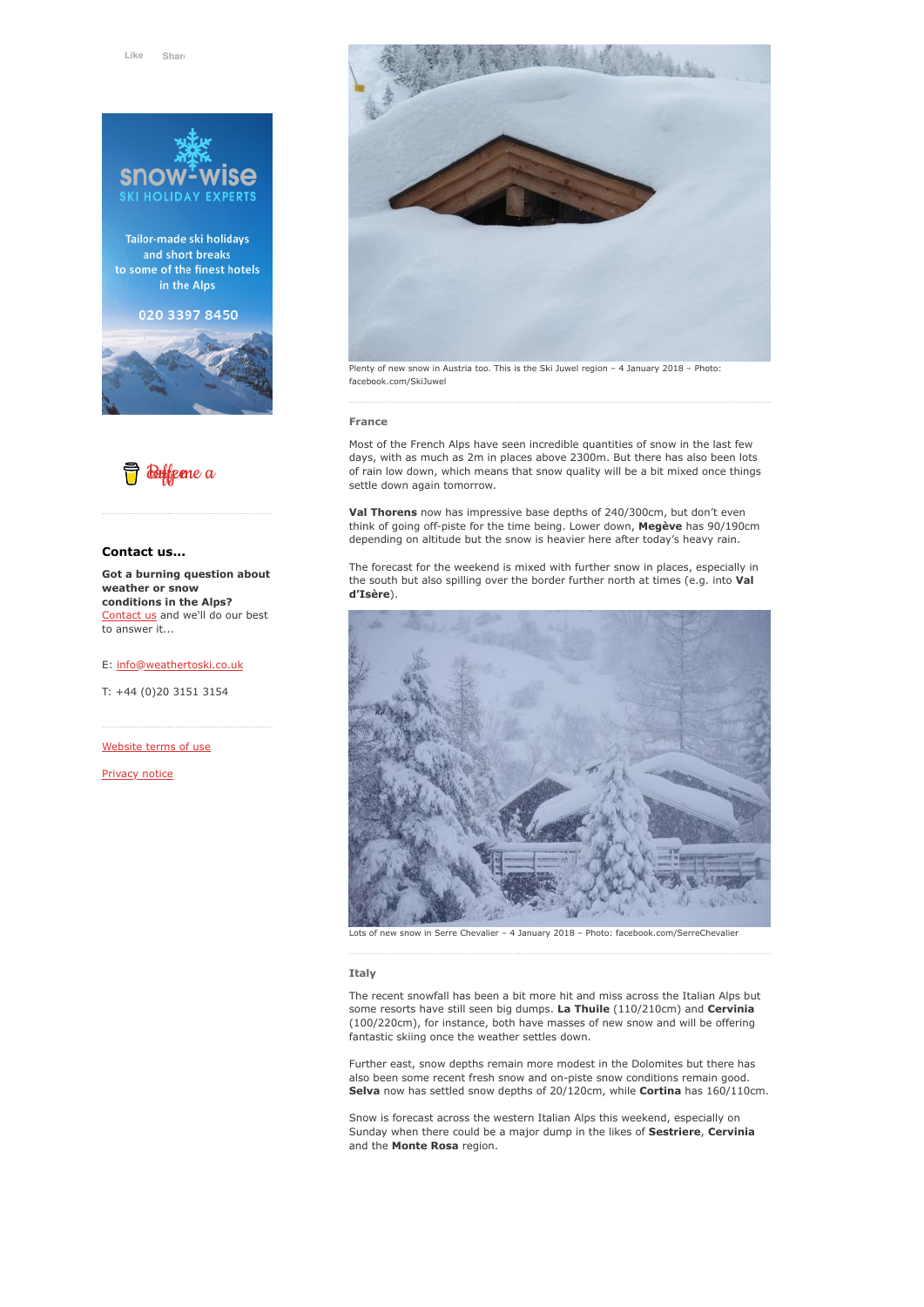

#### **Switzerland**

Just about all parts of the Swiss Alps have seen serious snowfall in recent days, especially at altitude. However, rain has also been a problem lower down. **Verbier** (80/200cm) and **Engelberg** (30/480cm) are both classic examples of resorts that have seen lots of both recently.

By contrast, just about all the precipitation has been snow in **St Moritz** (75/130cm), thanks to its position deep in the south-eastern Swiss Alps where the warming influence of the Atlantic is reduced.

There will be lots of dry and quite mild weather in the Swiss Alps this weekend but snow is likely in the far south and south-west (e.g. **Zermatt**), especially on Sunday.



snowy today in Samnaun (linked to Ischgl in Austria) – 4 January 2018 – Photo: samnaun.ch

# **Rest of Europe**

The Pyrenees have seen a little snow in recent days but generally not as much as in the Alps. It has also been mild which means that the best snow conditions are at altitude. Andorra's **Pas de La Casa** now has base depths of 75/90cm while Spain's **Formigal** has 60/160cm.

Snow conditions in Scandinavia are generally good, particularly so in Norway where **Geilo** boasts healthy depths of 60/150cm depending on altitude.

Scottish ski resorts are also back in business with fresh snow in all resorts, allowing at least some partial openings. **Cairngorm** has base depths of 15/30cm while **Glencoe** has 40/50cm.